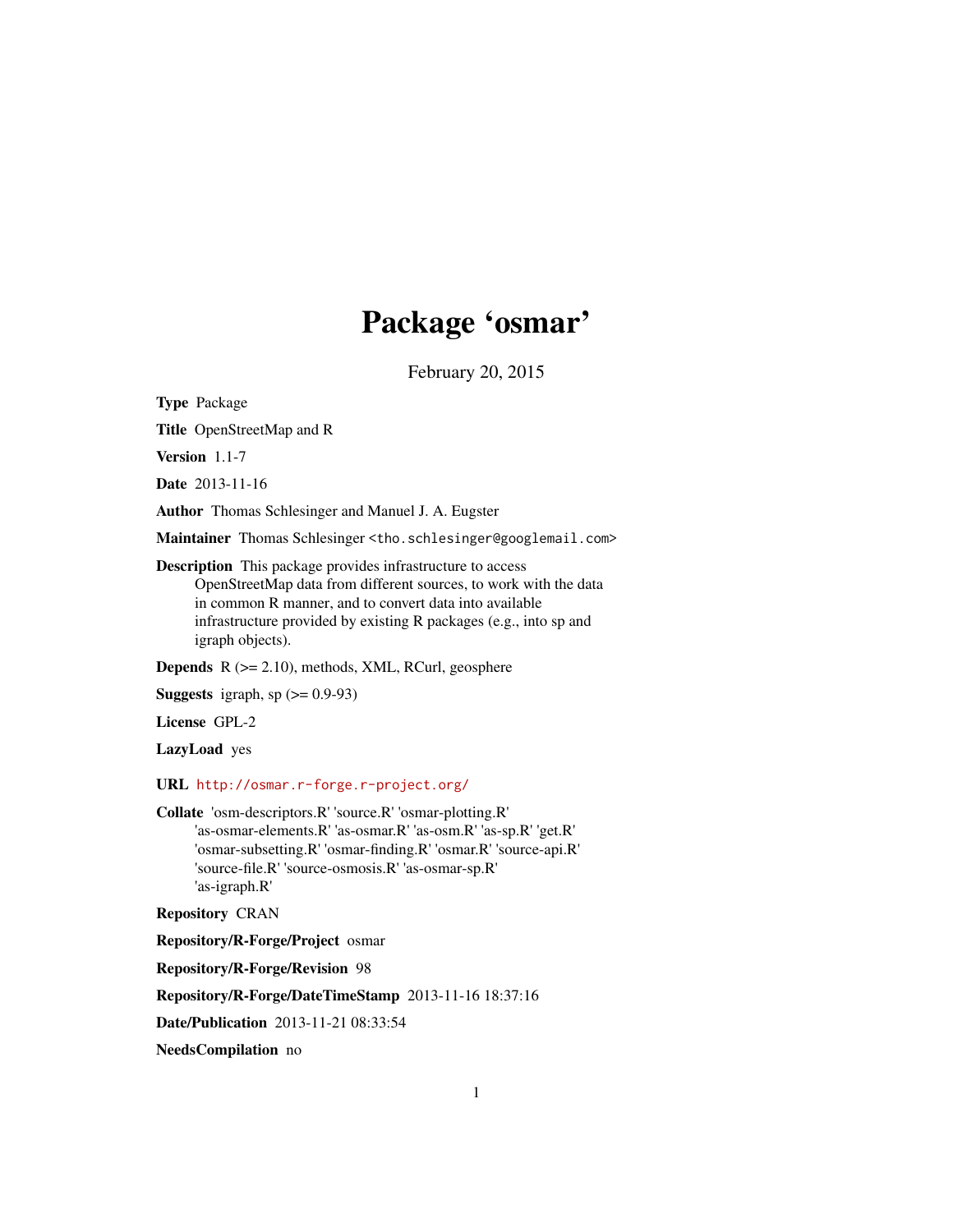## <span id="page-1-0"></span>R topics documented:

|                                                                                                                         | 3<br>$\overline{3}$<br>$\overline{4}$<br>$\overline{\phantom{0}}$ 5 |
|-------------------------------------------------------------------------------------------------------------------------|---------------------------------------------------------------------|
|                                                                                                                         |                                                                     |
|                                                                                                                         |                                                                     |
|                                                                                                                         |                                                                     |
| $\text{as\_osmar\_bbox.}$ Spatial $\ldots \ldots \ldots \ldots \ldots \ldots \ldots \ldots \ldots \ldots \ldots \ldots$ |                                                                     |
| as sp                                                                                                                   | 5                                                                   |
|                                                                                                                         | -6                                                                  |
|                                                                                                                         | -7                                                                  |
|                                                                                                                         | $\sim 8$                                                            |
|                                                                                                                         |                                                                     |
|                                                                                                                         |                                                                     |
|                                                                                                                         |                                                                     |
|                                                                                                                         |                                                                     |
|                                                                                                                         |                                                                     |
|                                                                                                                         |                                                                     |
|                                                                                                                         |                                                                     |
|                                                                                                                         |                                                                     |
|                                                                                                                         |                                                                     |
|                                                                                                                         |                                                                     |
|                                                                                                                         |                                                                     |
|                                                                                                                         |                                                                     |
|                                                                                                                         |                                                                     |
|                                                                                                                         |                                                                     |
| Index                                                                                                                   | 23                                                                  |

as\_igraph *Convert osmar object to igraph*

### Description

Convert an osmar object to an igraph (see igraph-package).

#### Usage

as\_igraph(obj)

#### Arguments

obj An [osmar](#page-2-1) object

#### Value

An igraph-package graph object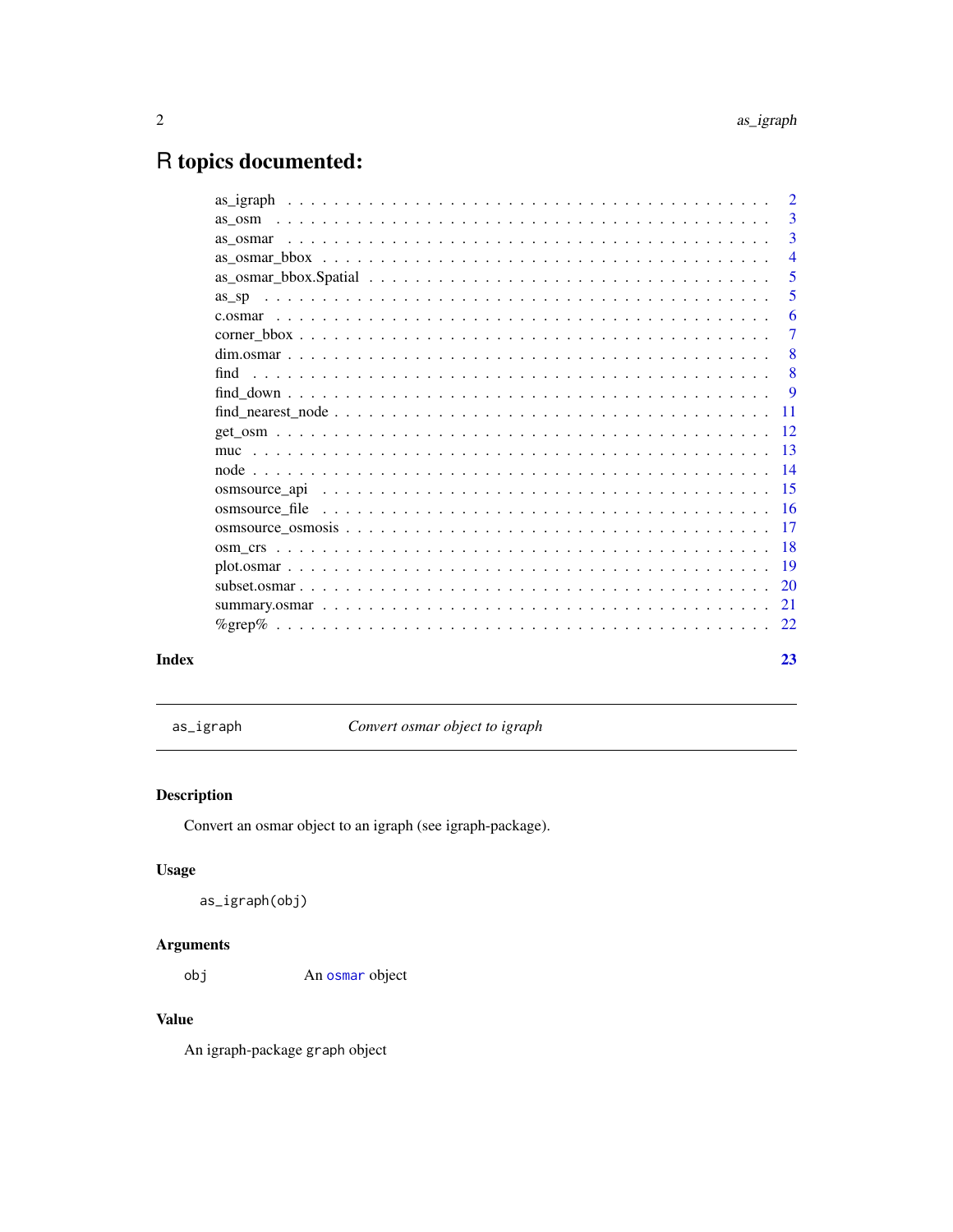#### <span id="page-2-0"></span> $\frac{as\_osm}{3}$

#### Examples

```
file <- system.file("extdata", "kaufstr.xml", package = "osmar")
raw <- readLines(file)
kaufstr <- as_osmar(xmlParse(raw))
kaufstrGraph <- as_igraph(kaufstr)
```
as\_osm *Convert osmar object to OSM-XML*

#### Description

Convert an osmar object to an OSM-XML object.

#### Usage

as\_osm(obj, ...)

#### Arguments

| obi                     | An osmar object |
|-------------------------|-----------------|
| $\cdot$ $\cdot$ $\cdot$ | Ignored         |

#### Value

An xml object

#### Note

Not yet implemented!

as\_osmar *Convert OSM-XML to an osmar object*

#### <span id="page-2-1"></span>Description

Convert a given OSM-XML object (as parsed by [xmlParse](#page-0-0)) to an osmar object.

#### Usage

```
as_osmar(xml)
```
#### Arguments

xml An OSM-XML object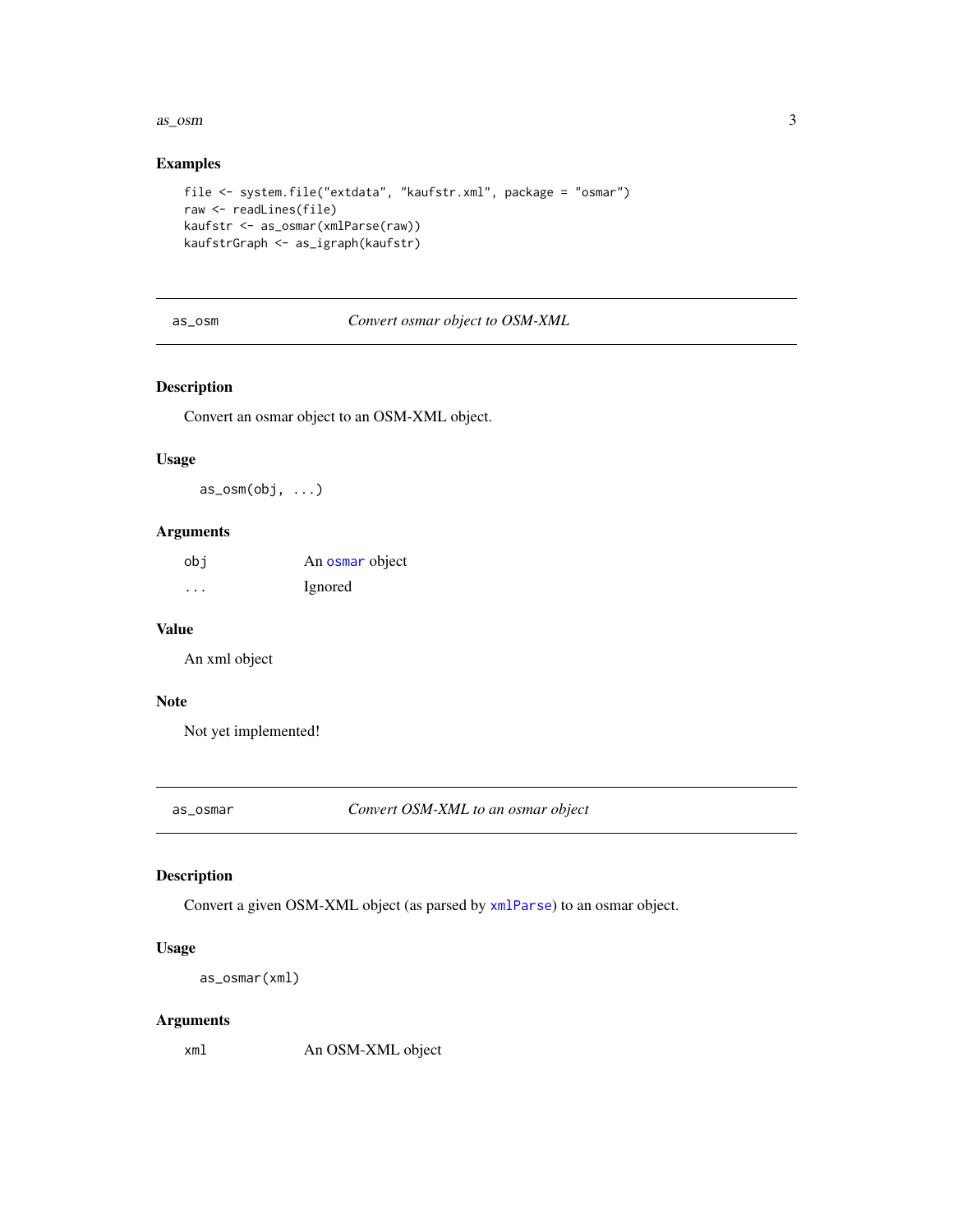#### <span id="page-3-0"></span>Value

A list (with class attribute osmar) with three elements:

nodes A list with two data frames containing the attributes and tags of the nodes.

- ways A list with three data frames containing the attributes, tags, and references of the ways.
- relations A list with three data frames containing the attributes, tags, and references of the relations.

#### Examples

```
file <- system.file("extdata", "kaufstr.xml", package = "osmar")
  raw <- readLines(file)
  kaufstr <- as_osmar(xmlParse(raw))
```
<span id="page-3-1"></span>as\_osmar\_bbox *Bounding box converter generic*

#### Description

Generic function for implementing converters from various objects (e.g., [sp](#page-0-0) [Spatial](#page-0-0) objects) to osmar [bbox](#page-6-1) objects.

#### Usage

```
as_osmar_bbox(obj, ...)
```
#### Arguments

| obi      | Object to compute osmar bbox                   |
|----------|------------------------------------------------|
| $\cdots$ | Additional parameters for underlying functions |

#### See Also

Other as\_osmar\_bbox: [as\\_osmar\\_bbox.Spatial](#page-4-1), [center\\_bbox](#page-6-1), [corner\\_bbox](#page-6-2)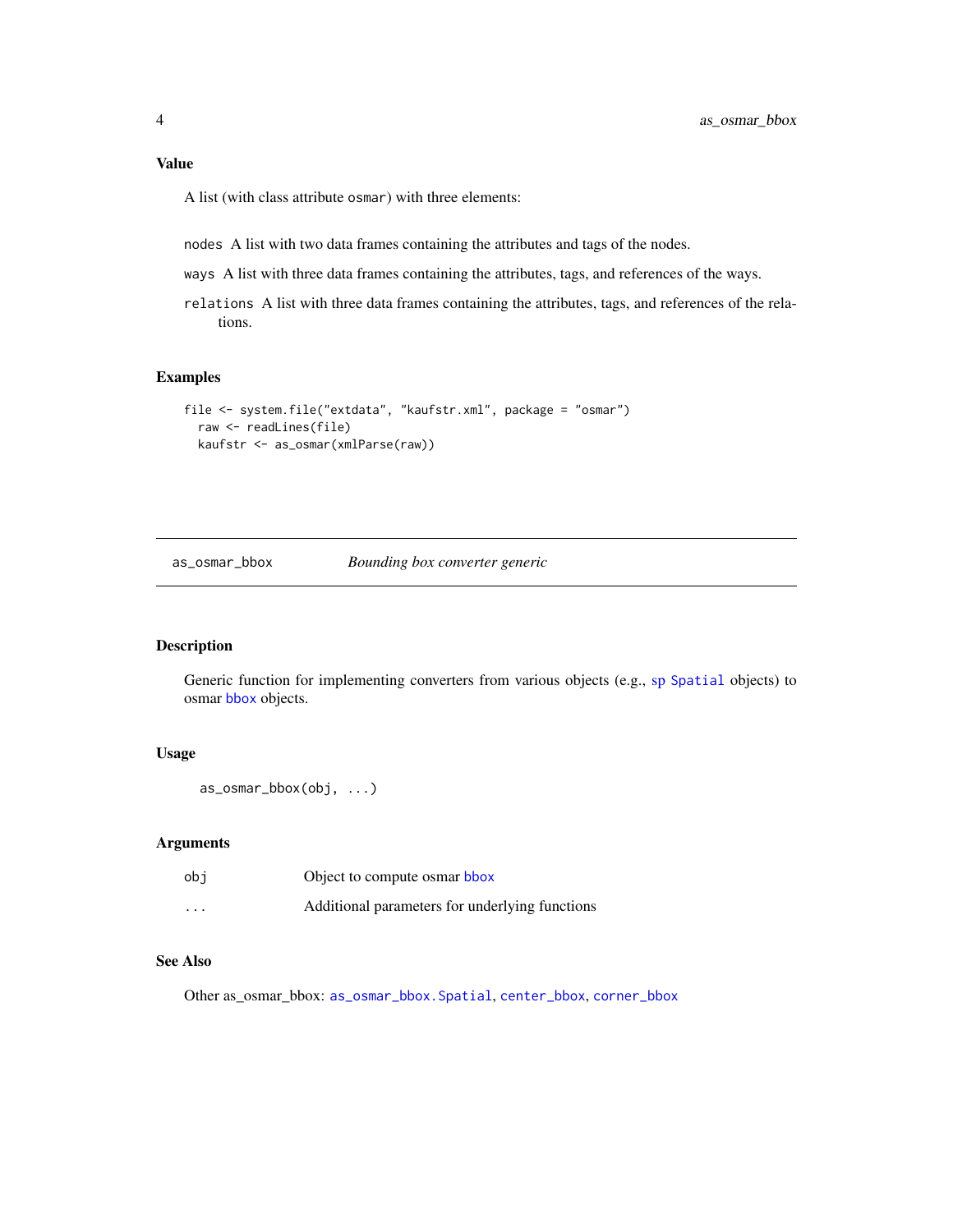<span id="page-4-1"></span><span id="page-4-0"></span>as\_osmar\_bbox.Spatial *Convert sp object to an osmar object*

#### Description

Functions to convert a given [sp](#page-0-0) object to osmar infrastructure and objects.

#### Usage

```
## S3 method for class 'Spatial'
as_osmar_bbox(obj, ...)
```
#### Arguments

| obi     | A Spatial object |
|---------|------------------|
| $\cdot$ | Ignored          |

#### Value

A [bbox](#page-6-1) object

#### See Also

Other as\_osmar\_bbox: [as\\_osmar\\_bbox](#page-3-1), [center\\_bbox](#page-6-1), [corner\\_bbox](#page-6-2)

#### Examples

```
data("muc", package = "osmar")
 muc_points <- as_sp(muc, "points")
 bbox(muc_points) # sp::bbox object
 as_osmar_bbox(muc_points) # osmar::bbox object
```
<span id="page-4-2"></span>as\_sp *Convert osmar object to sp object*

#### Description

Convert an osmar object to a [sp](#page-0-0) object.

#### Usage

```
as_sp(obj, what = c("points", "lines", "polygons"),
 crs = osm_crs(), simplify = TRUE)
```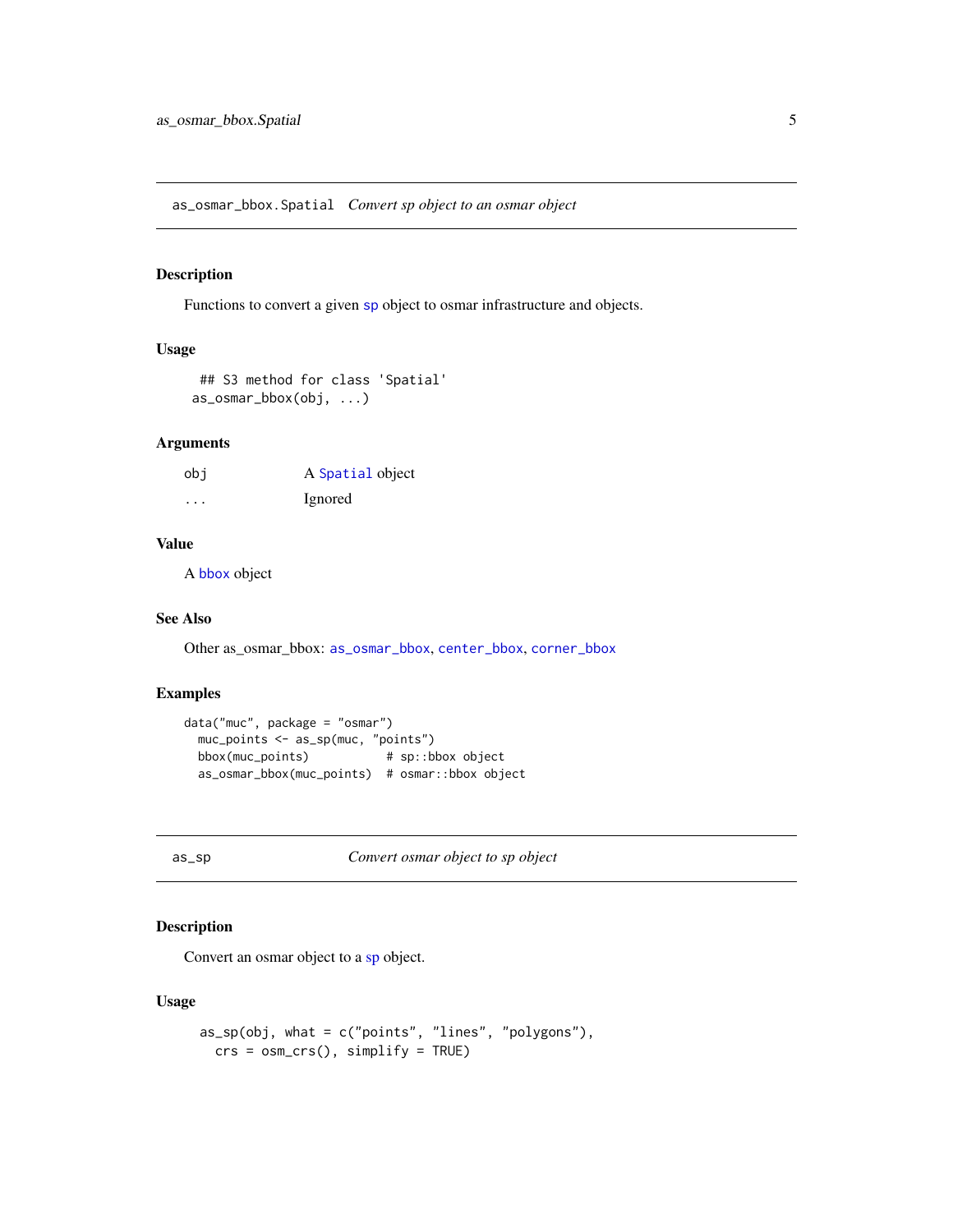<span id="page-5-0"></span>6 c.osmar

#### **Arguments**

| obi      | An osmar object                                                  |
|----------|------------------------------------------------------------------|
| what     | A string describing the sp-object; see Details section           |
| crs      | A valid CRS object; default value is given by osm_crs-function   |
| simplify | Should the result list be simplified to one element if possible? |

#### Details

Depending on the strings given in what the [osmar](#page-2-1) object will be converted into in a list of objects given by the [sp-](#page-0-0)package:

- what = "points" the object will be converted in a [SpatialPointsDataFrame](#page-0-0). The data slot is filled with the attrs slot of obj\$nodes.
- what = "lines" the object will be converted in a [SpatialLinesDataFrame](#page-0-0). It is build with all possible elements which are in obj\$ways obj\$relations. The data slot is filled with elements of both.
- what = "polygons" the object will be converted in a [SpatialPolygonsDataFrame](#page-0-0). It consists of elements which are in obj\$ways slot.

Every conversion needs at least a non-empty obj\$nodes\$attrs-slot because spatial information are stored in there.

#### Value

A list of one or more [sp](#page-0-0) objects; see Details section.

#### Examples

```
data("muc", package = "osmar")
 muc_points <- as_sp(muc, "points")
 muc_lines <- as_sp(muc, "lines")
 muc_polygons <- as_sp(muc, "polygons")
```
bbox(muc\_points)

c.osmar *Combine osmar objects*

#### **Description**

Combine two or more [osmar](#page-2-1) objects.

#### Usage

## S3 method for class 'osmar'  $c(\ldots)$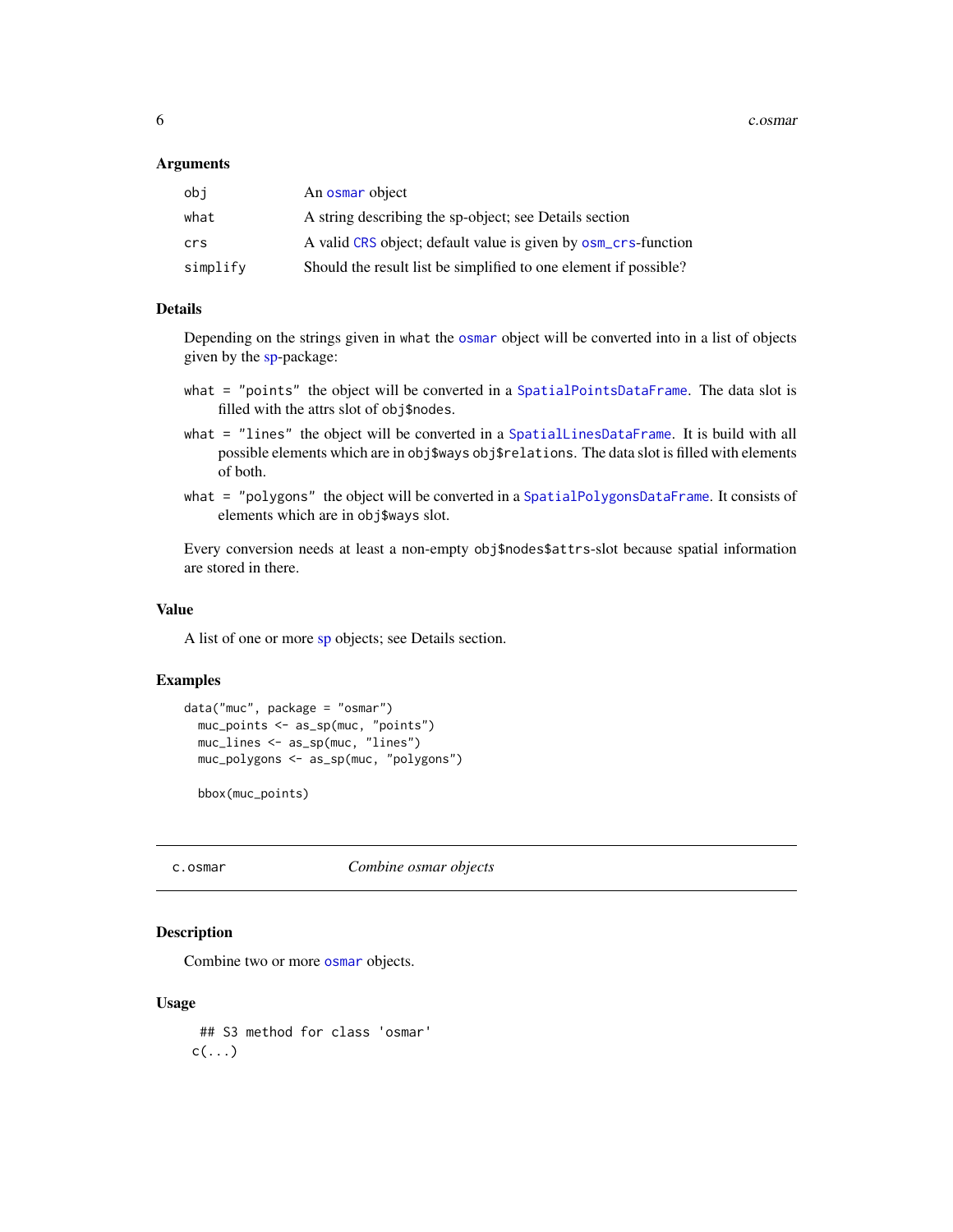#### <span id="page-6-0"></span>corner\_bbox 7

#### Arguments

... [osmar](#page-2-1) objects to be concatenated

#### Value

An [osmar](#page-2-1) object based on the provided objects

#### Examples

```
## Not run:
   muc <- get_osm(center_bbox(11.575278, 48.137222, 200, 200))
   o1 <- subset(muc, node_ids = find(muc, node(tags(v == "Marienplatz"))))
   o2 <- subset(muc, ids = find_down(muc, way(c(96619179, 105071000))))
   o1
   o2
   c(o1, o2)
## End(Not run)
```
<span id="page-6-2"></span>corner\_bbox *Get OSM elements*

#### <span id="page-6-1"></span>Description

Utility functions to specify *what* to get from the OSM data source. These are the request elements which work for most sources, see the specific sources for specialized elements.

#### Usage

```
corner_bbox(left, bottom, right, top)
```
center\_bbox(center\_lon, center\_lat, width, height)

#### Arguments

| left       | Minimum longitude |
|------------|-------------------|
| bottom     | Minimum latitude  |
| right      | Maximum longitude |
| top        | Maximum latitutde |
| center_lon | Center longitude  |
| center_lat | Center latitude   |
| width      | Box width         |
| height     | Box height        |
|            |                   |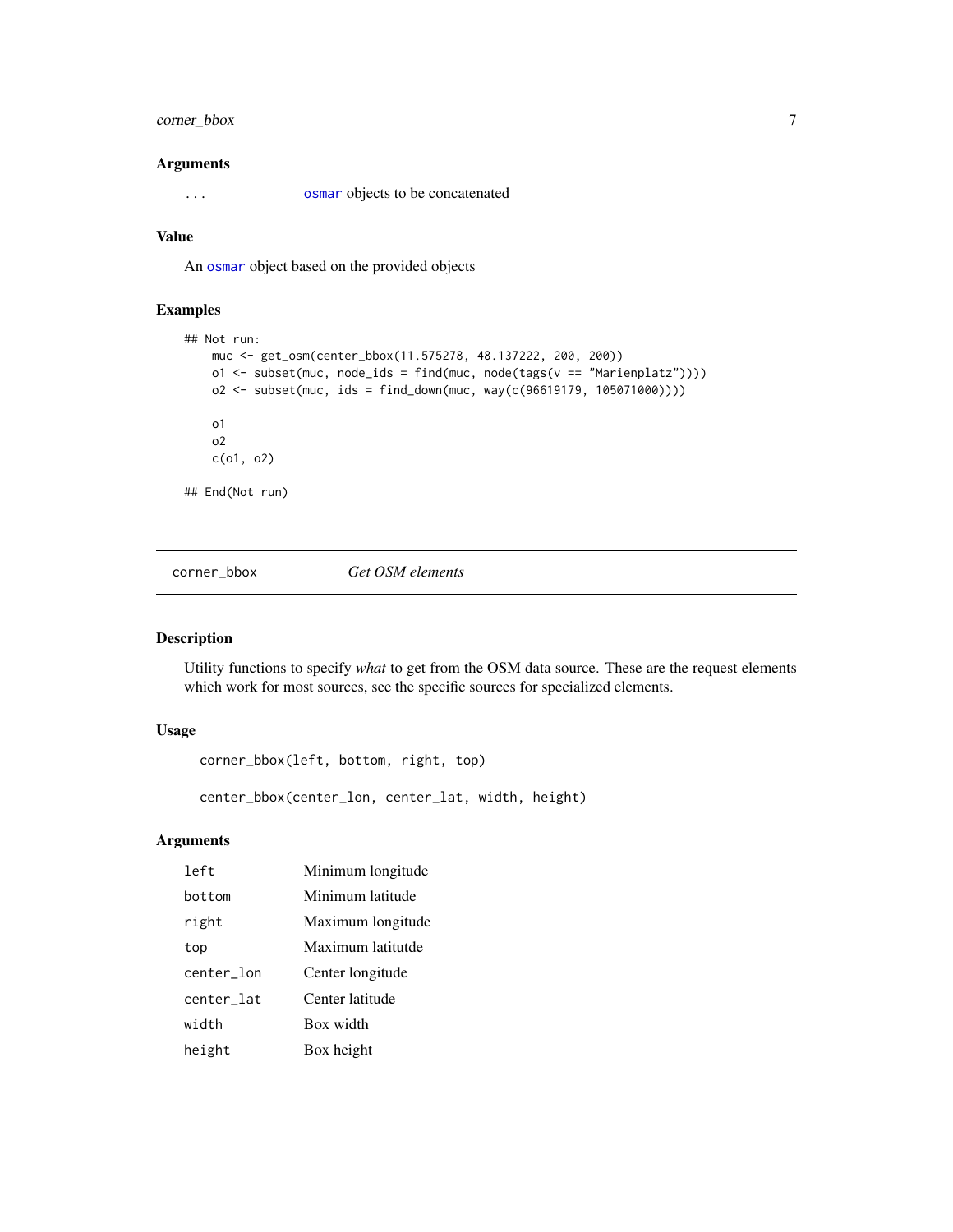#### <span id="page-7-0"></span>See Also

[osm\\_descriptors](#page-13-1), [get\\_osm](#page-11-1)

Other as\_osmar\_bbox: [as\\_osmar\\_bbox](#page-3-1), [as\\_osmar\\_bbox.Spatial](#page-4-1)

dim.osmar *Dimension of osmar objects*

#### Description

Dimension of osmar objects

#### Usage

## S3 method for class 'osmar' dim(x)

#### Arguments

x An [osmar](#page-2-1) object

#### Value

A named vector with the number of nodes, ways and relations.

#### Examples

```
## Not run:
   muc <- get_osm(center_bbox(11.575278, 48.137222, 200, 200))
   dim(muc)
## End(Not run)
```
<span id="page-7-1"></span>find *Find element for a given condition*

#### Description

Find element for a given condition

#### Usage

find(object, condition)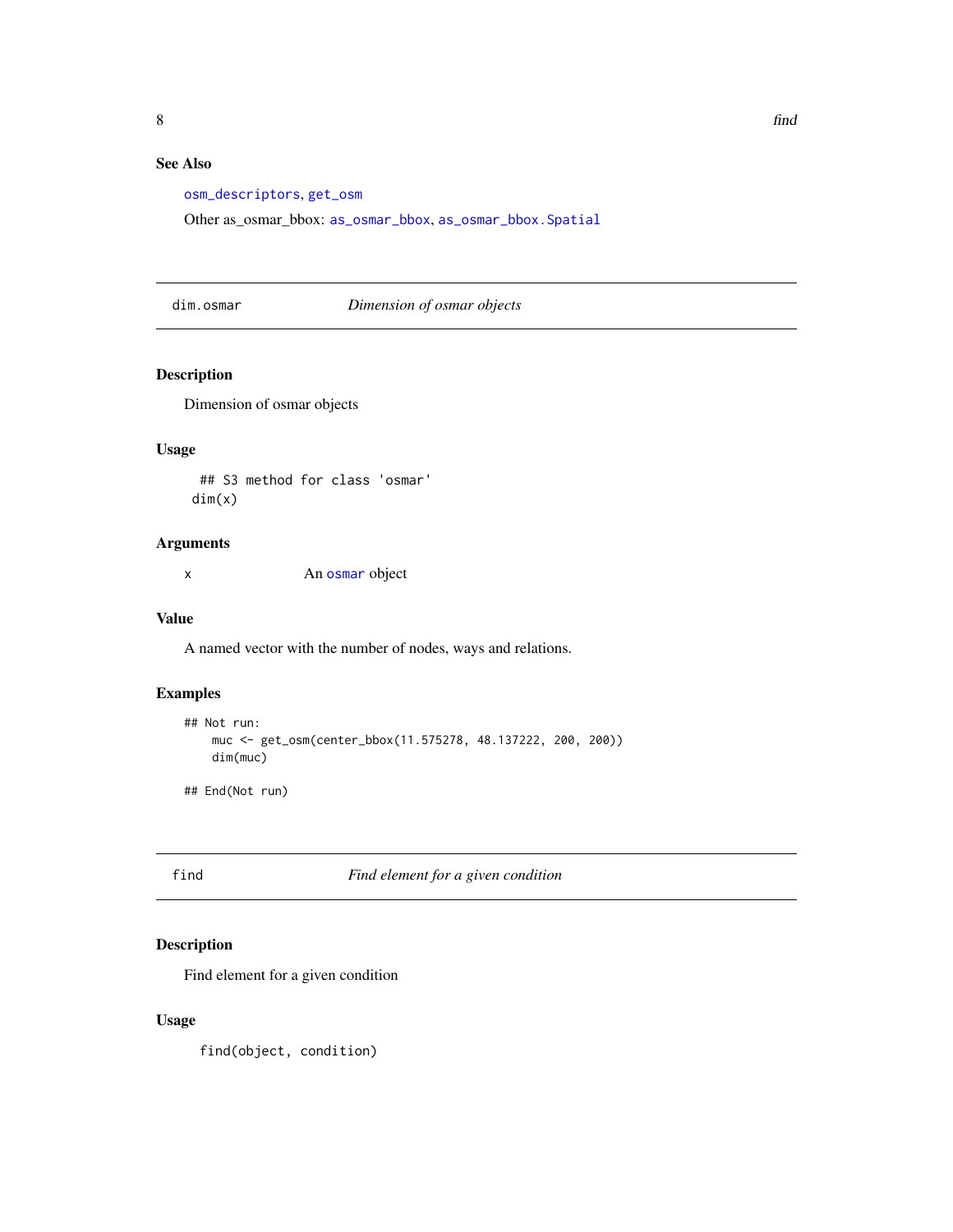#### <span id="page-8-0"></span>find\_down 9

#### Arguments

| object    | An osmar object                                           |
|-----------|-----------------------------------------------------------|
| condition | A condition for the element to find; see details section. |

#### Details

The basis of an [osmar](#page-2-1) object are data.frames; therefore the condition principally follows the rules for [subset](#page-0-0): logical expression indicating elements or rows to keep.

Furthermore, one has to define on which element and which data of the [osmar](#page-2-1) object the condition applies: element(data(condition)), see [osm\\_descriptors](#page-13-1).

#### Value

The ID of the the element

#### See Also

binary\_grep

Other finding: [find\\_down](#page-8-1), [find\\_nearest\\_node](#page-10-1), [find\\_up](#page-8-2)

#### Examples

```
data("muc", package = "osmar")
 find(muc, node(tags(v == "Marienplatz")))
 find(muc, node(tags(v %agrep% "marienplatz")))
 find(muc, node(attrs(id == 19475890)))
 find(muc, way(tags(k == "highway" & v = "pedestrian")))
```
<span id="page-8-1"></span>find\_down *Find all elements related to an ID*

#### <span id="page-8-2"></span>Description

For a given ID these functions return all IDs of related elements.

#### Usage

find\_down(object, ids)

find\_up(object, ids)

#### Arguments

| object | An osmar object                                                |
|--------|----------------------------------------------------------------|
| ids    | A vector of IDs tagged whether they are node, way, or relation |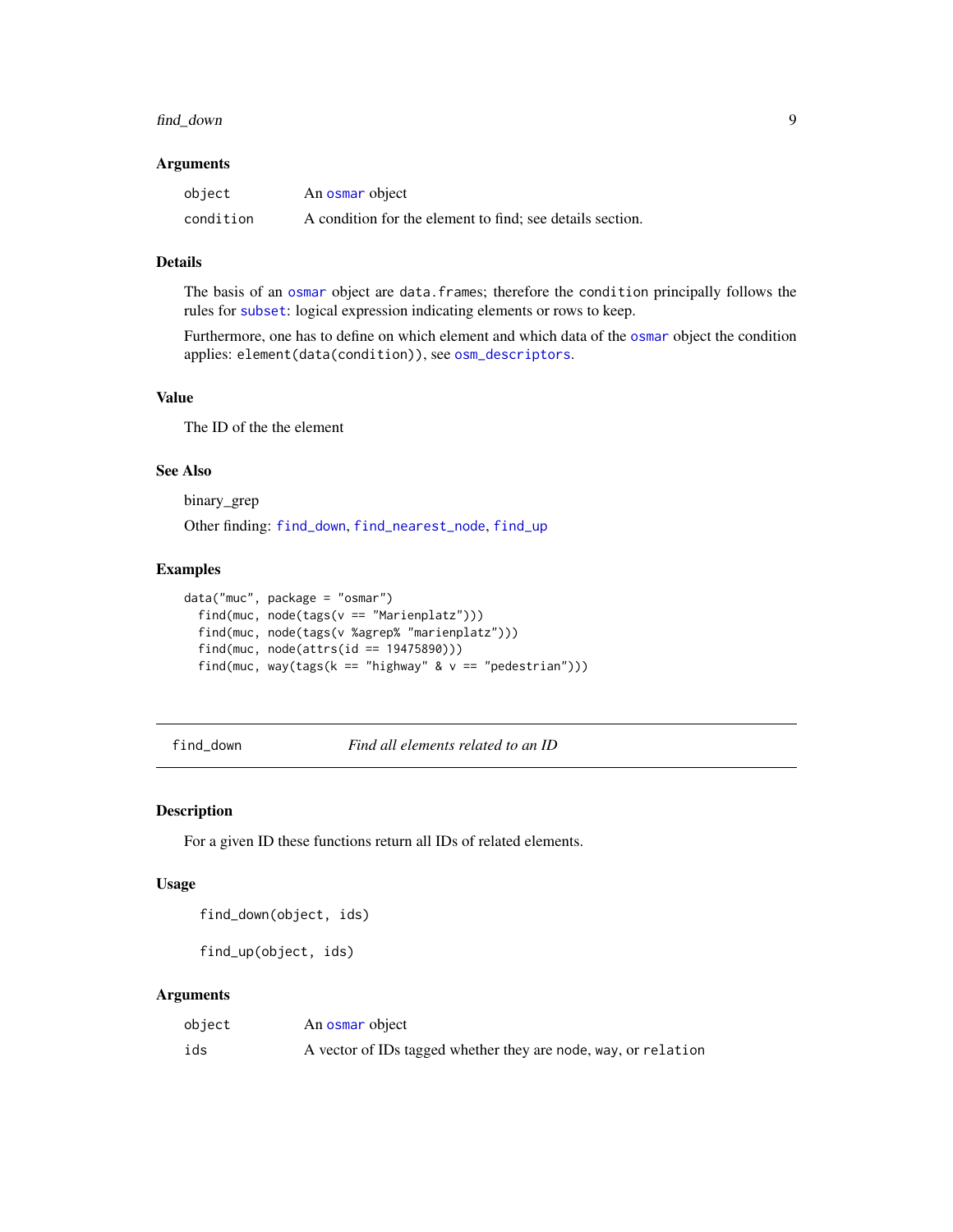#### Details

find\_down finds all elements downwards the hierarchy: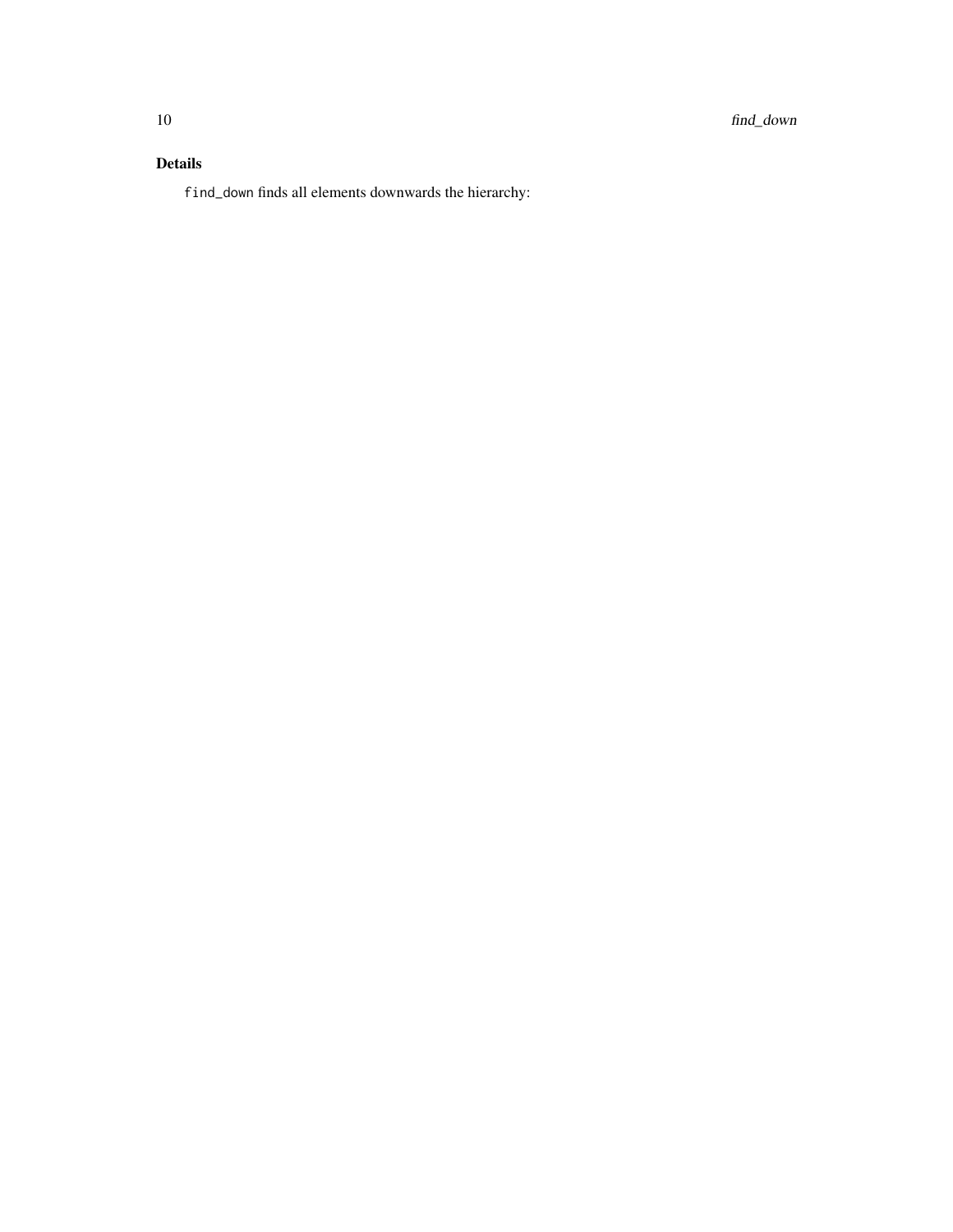| $node \rightarrow$  | node                                         |
|---------------------|----------------------------------------------|
| $\frac{way}{\ }$ -> | $way + node$                                 |
|                     | relation $\rightarrow$ relation + way + node |

<span id="page-10-0"></span>find\_up finds all elements upwards the hierarchy:

|                   | $node \rightarrow node + way + relation$ |
|-------------------|------------------------------------------|
| $way \rightarrow$ | $way + relation$                         |
| relation ->       | relation                                 |

#### Value

A list with the three elements node\_ids, way\_ids, relation\_ids

#### See Also

Other finding: [find](#page-7-1), [find\\_nearest\\_node](#page-10-1)

#### Examples

```
data("muc", package = "osmar")
  o1 <- find(muc, way(tags(k == "highway" & v = "pedestrian")))
  find_down(muc, way(o1))
  find_up(muc, way(o1))
```
<span id="page-10-1"></span>find\_nearest\_node *Find nearest node with given conditions*

#### Description

For a given ID, find nearest node (geographical distance) with given conditions.

#### Usage

```
find_nearest_node(object, id, condition)
```
#### Arguments

| object    | An osmar object                             |
|-----------|---------------------------------------------|
| id        | An node ID                                  |
| condition | Condition for the element to find; see find |

#### Value

A node ID or NA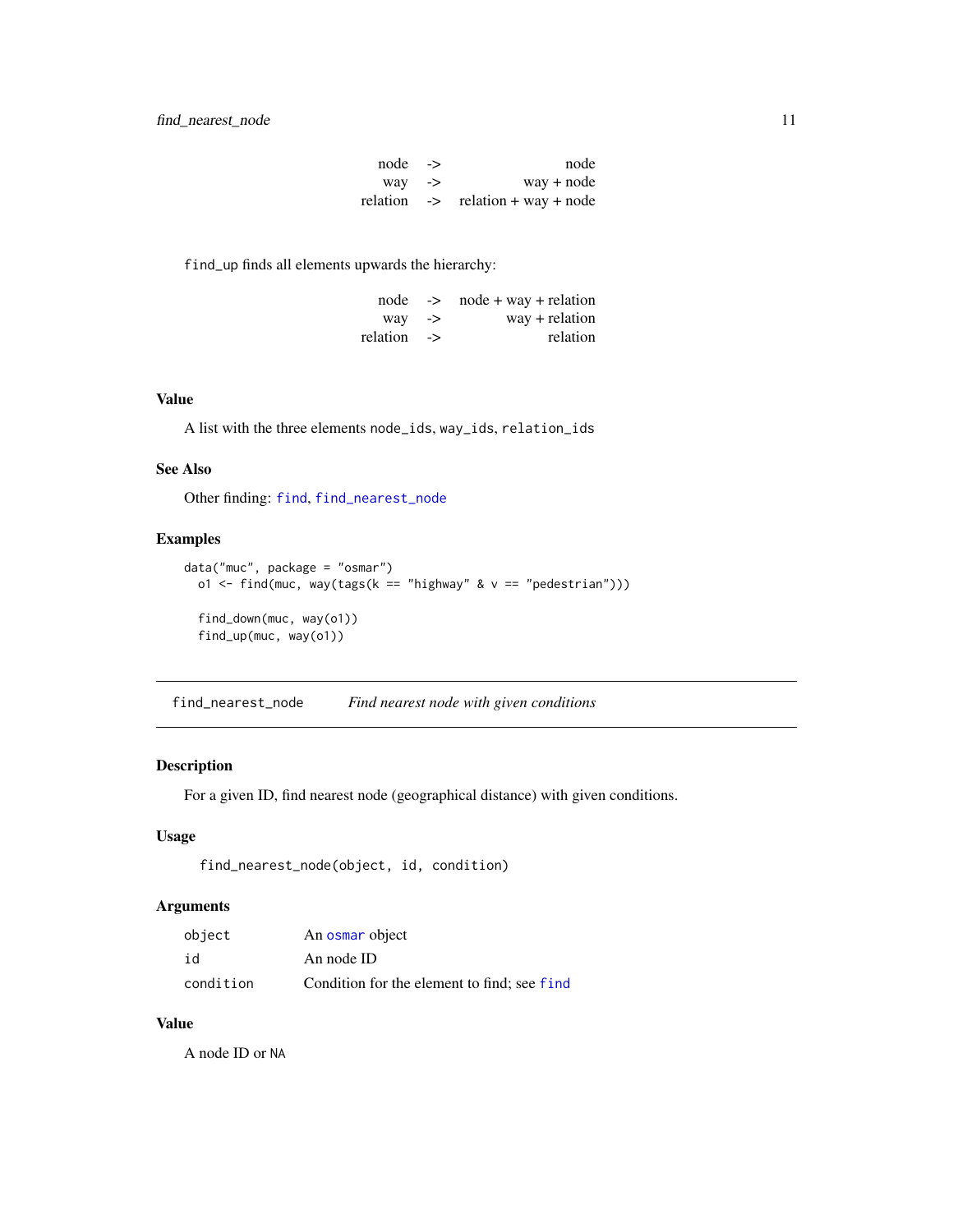#### See Also

Other finding: [find](#page-7-1), [find\\_down](#page-8-1), [find\\_up](#page-8-2)

#### Examples

```
data("muc", package = "osmar")
  id \le find(muc, node(tags(v == "Marienplatz")))[1]
```

```
find_nearest_node(muc, id, way(tags(k == "highway" & v = "pedestrian")))
```
<span id="page-11-1"></span>get\_osm *Get OSM data*

#### Description

Get OSM data as [osmar](#page-2-1) object from different sources by providing a bounding box.

#### Usage

 $get\_osm(x, source = osmsource\_api(), ...)$ 

#### Arguments

| X       | Data identifier, e.g., bounding box or specific element; see the help page of the |
|---------|-----------------------------------------------------------------------------------|
|         | used OSM source for a detailed list on the supported identifiers                  |
| source  | OSM source, e.g., osmsource_api                                                   |
| $\cdot$ | Additional arguments suppported by the specific OSM source; see correspond-       |
|         | ing source help page for a detailed list                                          |

#### Value

An [osmar](#page-2-1) object

#### See Also

[bbox](#page-6-1), [osm\\_descriptors](#page-13-1), [osmsource\\_api](#page-14-1), [osmsource\\_osmosis](#page-16-1)

#### Examples

```
## Not run:
 api <- osmsource_api()
 box <- corner_bbox(11.579341, 48.15102, 11.582852, 48.1530)
 gschw <- get_osm(box, source = api)
 kaufstr <- get_osm(way(3810479))
 kaufstr_full <- get_osm(way(3810479), full = TRUE)
```
## End(Not run)

<span id="page-11-0"></span>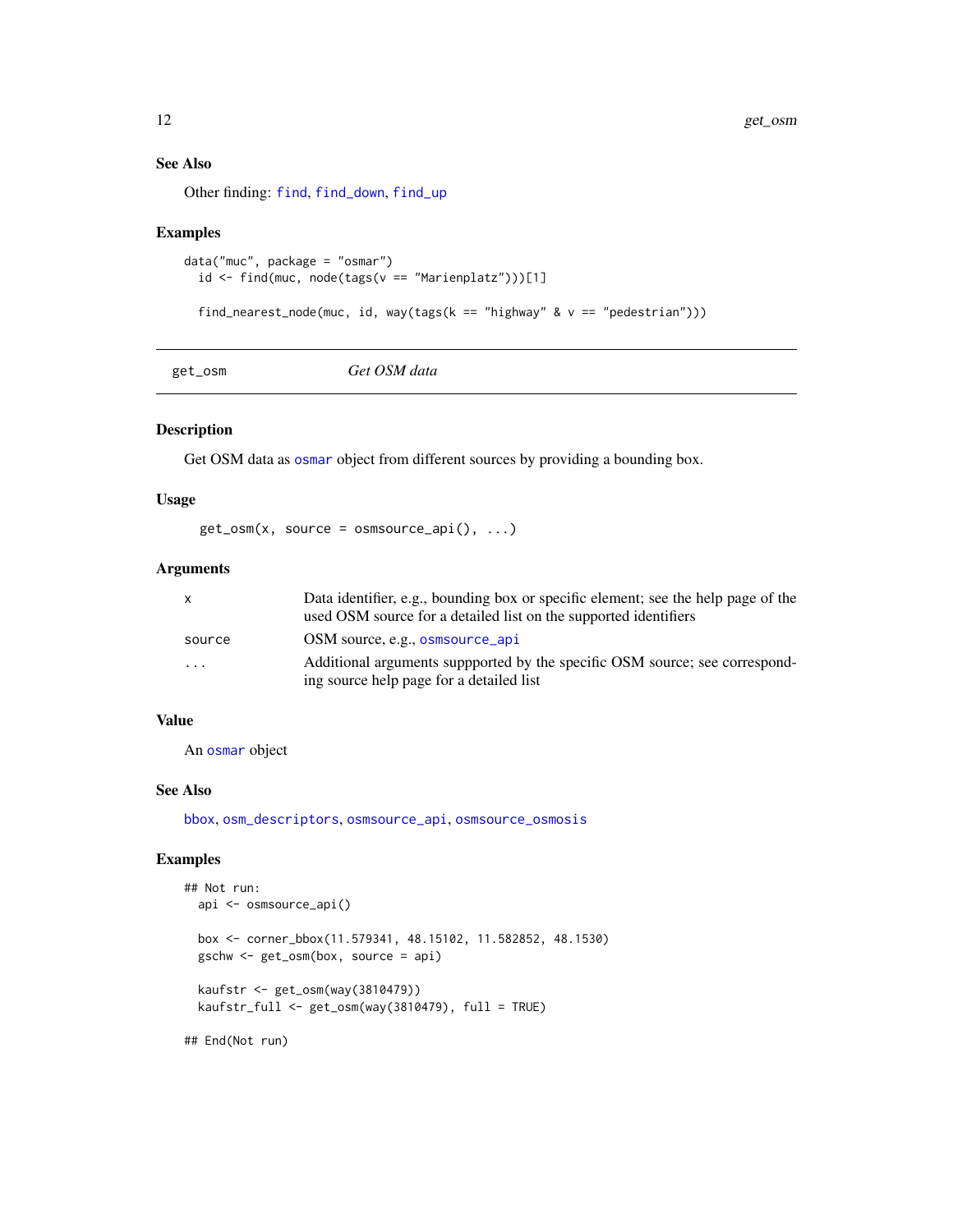#### Description

Data retrieved with get\_osm(center\_bbox(11.575278, 48.137222, 200, 200)).

#### Usage

data(muc)

#### Format

The format is: List of 3 \$ nodes :List of 2 ..\$ attrs:'data.frame': 975 obs. of 9 variables: ...\$ id : num [1:975] 1955016 17780035 18929510 18929515 18929522 ... .. ..\$ lat : num [1:975] 48.1 48.1 48.1 48.1 48.1 ... .. ..\$ lon : num [1:975] 11.6 11.6 11.6 11.6 11.6 ... .. ..\$ user : Factor w/ 36 levels "chan","ckol",..: 26 24 13 12 21 6 6 13 26 21 ... .. ..\$ uid : Factor w/ 36 levels "107037","109029",..: 6 29 14 34 15 10 10 14 6 15 ... .. ..\$ visible : Factor w/ 1 level "true": 1 1 1 1 1 1 1 1 1 1 ... .. ..\$ version : num [1:975] 3 35 3 3 6 6 6 3 3 3 ... .. ..\$ changeset: num [1:975] 10239803 10484152 6909578 1460631 10162612 ... .. ..\$ timestamp: POSIXlt[1:975], format: "2011-12-29 21:07:53" "2012-01-24 12:51:04" ... ..\$ tags :'data.frame': 662 obs. of 3 variables: .. ..\$ id: num [1:662] 17780035 17780035 17780035 17780035 17780035 ... .. ..\$ k : Factor w/ 109 levels "addr:city","addr:country",..: 18 35 36 37 42 43 44 45 46 47 ... .. ..\$ v : Factor w/ 291 levels "-0.5","-1","-2",..: 43 196 211 102 194 167 288 170 194 196 ... ..- attr(\*, "class")= chr [1:3] "nodes" "osmar\_element" "list" \$ ways :List of 3 ..\$ attrs:'data.frame': 214 obs. of 7 variables: .. ..\$ id : num [1:214] 9.66e+07 8.58e+07 8.58e+07 1.05e+08 1.05e+08 ... .. ..\$ user : Factor w/ 26 levels "FK270673","FloSch",..: 22 7 7 23 22 8 23 19 21 11 ... .. ..\$ uid : Factor w/ 26 levels "109029","130472",..: 24 10 10 15 24 6 15 22 3 9 ... .. ..\$ visible : Factor w/ 1 level "true": 1 1 1 1 1 1 1 1 1 1 ... .. ..\$ version : num [1:214] 2 1 1 2 1 3 2 2 2 3 ... .. ..\$ changeset: num [1:214] 7622488 6411339 6411339 7857000 7622488 ... .. ..\$ timestamp: POSIXlt[1:214], format: "2011-03-20 22:13:47" "2010-11-20 00:18:02" ... ..\$ tags :'data.frame': 607 obs. of 3 variables: .. ..\$ id: num [1:607] 9.66e+07 9.66e+07 8.58e+07 8.58e+07 1.05e+08 ... .. ..\$ k : Factor w/ 52 levels "addr:city","addr:country",..: 22 26 11 11 25 26 22 26 11 25 ... .. ..\$ v : Factor w/ 88 levels "-0.5","-1","-2",..: 64 6 88 88 4 4 44 4 88 4 ... ..\$ refs :'data.frame': 1262 obs. of 2 variables: .. ..\$ id : num [1:1262] 96619179 96619179 85765758 85765758 85765758 ... .. ..\$ ref: num  $[1:1262]$  1.12e+09 3.40e+08 9.96e+08 9.96e+08 9.96e+08 ... ...- attr(\*, "class")= chr  $[1:3]$  "ways" "osmar\_element" "list" \$ relations:List of 3 ..\$ attrs:'data.frame': 56 obs. of 7 variables: .. ..\$ id : num [1:56] 1773072 1796136 1843975 1792663 30479 ... .. ..\$ user : Factor w/ 20 levels "Andreas Binder",..: 15 8 8 8 12 10 12 9 15 2 ... .. ..\$ uid : Factor w/ 20 levels "109029","13832",..: 1 16 16 16 2 14 2 8 1 6 ... ... \$ visible : Factor w/ 1 level "true": 1 1 1 1 1 1 1 1 1 1 1 ... ... \$ version : num [1:56] 14 5 6 13 91 4 48 7 15 62 ... .. ..\$ changeset: num [1:56] 10510995 10210507 10210507 10210507 10393071 ... .. ..\$ timestamp: POSIXlt[1:56], format: "2012-01-27 10:36:50" "2011-12-26 19:56:40" ... ..\$ tags :'data.frame': 425 obs. of 3 variables: .. ..\$ id: num [1:425] 1773072 1773072 1773072 1773072 1773072 ... .. ..\$ k : Factor w/ 47 levels "admin\_level",..: 10 14 24 25 26 33 35 43 44 46 ... .. ..\$ v : Factor w/ 150 levels "-3","0","09",..: 93 106 91 70 40 125 139 61 100 72 ... ..\$ refs :'data.frame': 6119 obs. of 4 variables: .. ..\$ id : num [1:6119] 1773072 1773072 1773072 1773072 1773072 ... .. ..\$ type: Factor w/ 3 levels "node","relation",..: 1 3 1 3 1

<span id="page-12-0"></span>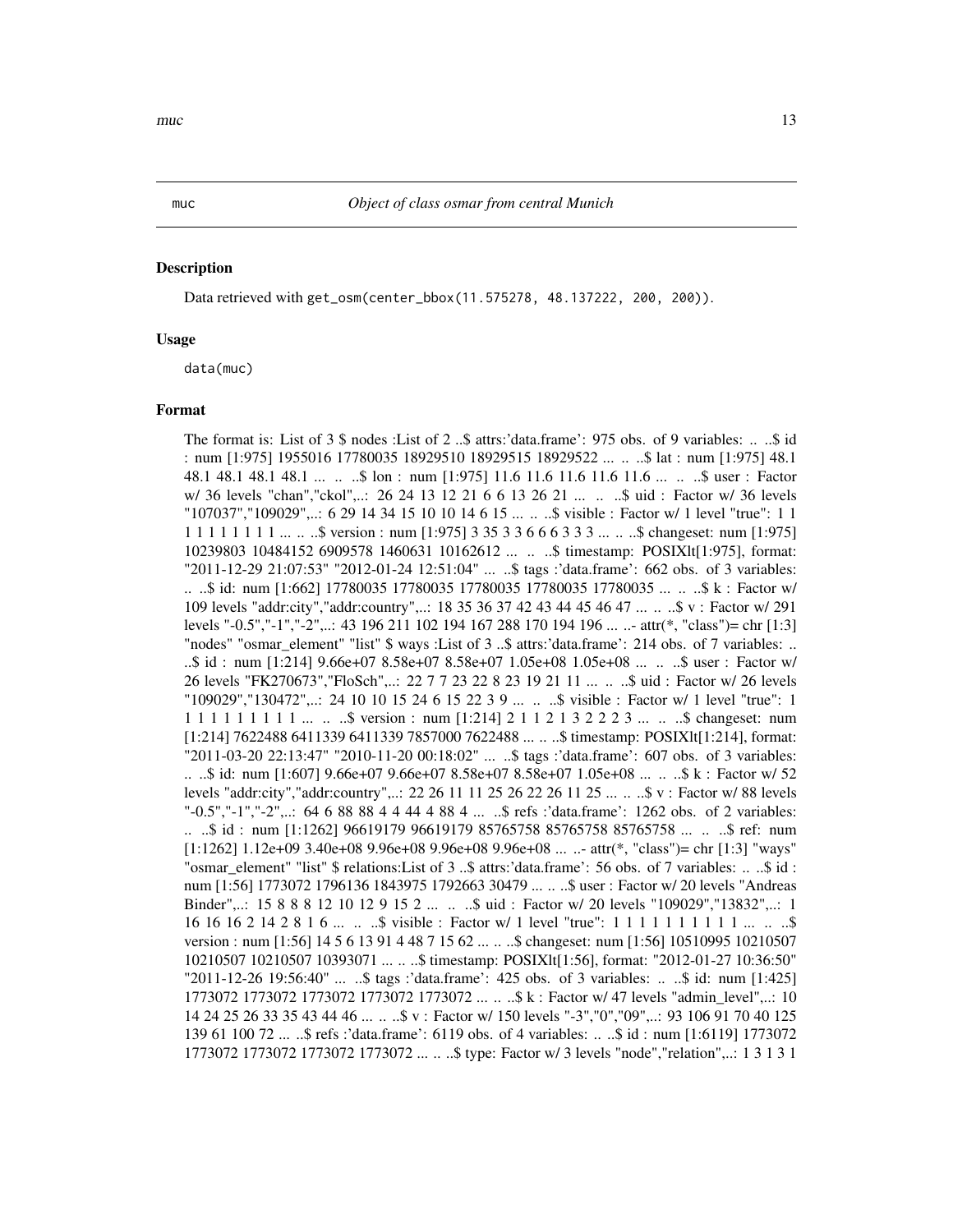#### <span id="page-13-0"></span>Source

<http://www.openstreetmap.org/>, downloaded 10 February 2012.

#### See Also

[find](#page-7-1), [as\\_sp](#page-4-2)

#### Examples

data("muc", package = "osmar")

node *Element descriptors*

#### <span id="page-13-1"></span>Description

For getting OSM data and finding elements in an [osmar](#page-2-1) object one needs to describe the data—here we provide a simple description language.

#### Usage

```
node(object)
way(object)
 relation(object)
 ## Default S3 method:
node(object)
 ## Default S3 method:
way(object)
## Default S3 method:
relation(object)
 attrs(condition)
 tags(condition)
 refs(condition)
 ## S3 method for class 'condition'
```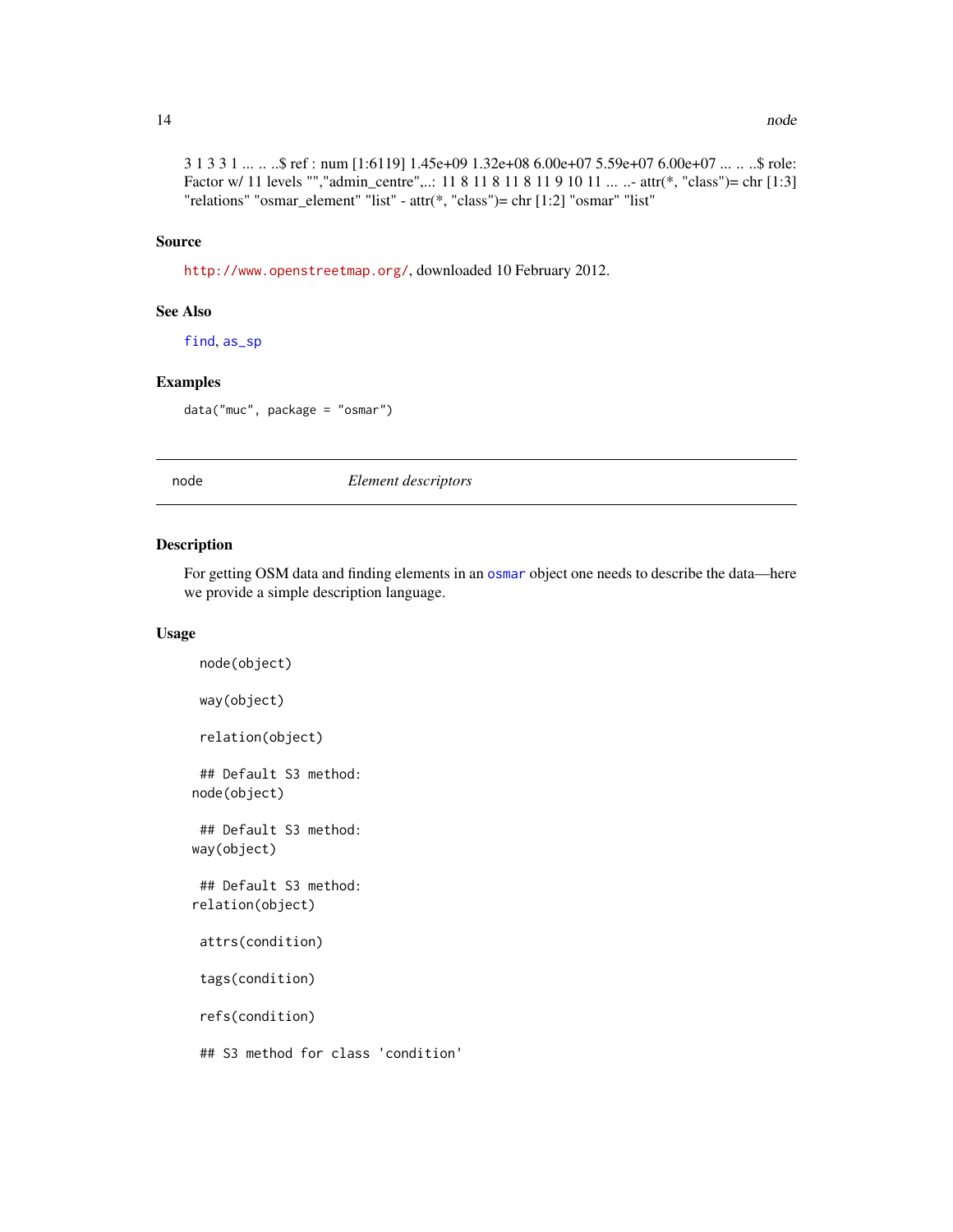#### <span id="page-14-0"></span>osmsource\_api 15

```
relation(object)
 ## S3 method for class 'condition'
relation(object)
 ## S3 method for class 'condition'
relation(object)
```
#### Arguments

| object    | The descriptor; see details      |
|-----------|----------------------------------|
| condition | Condition to describe the object |

#### See Also

[bbox](#page-6-1)

#### Examples

```
## Description by ID (*.default):
  node(1)
way(1)
relation(1)
## Description by condition (*.condition):
 node(tags(v == "Marienplatz"))
## Description by condition (*.condition):
  way(attrs(id == 17458))
```
<span id="page-14-1"></span>osmsource\_api *API OSM data source*

#### Description

OSM API version 0.6 data source; see [http://wiki.openstreetmap.org/wiki/API\\_v0.6](http://wiki.openstreetmap.org/wiki/API_v0.6).

#### Usage

```
osmsource_api(url = "http://api.openstreetmap.org/api/0.6/")
```
#### Arguments

url URL of the API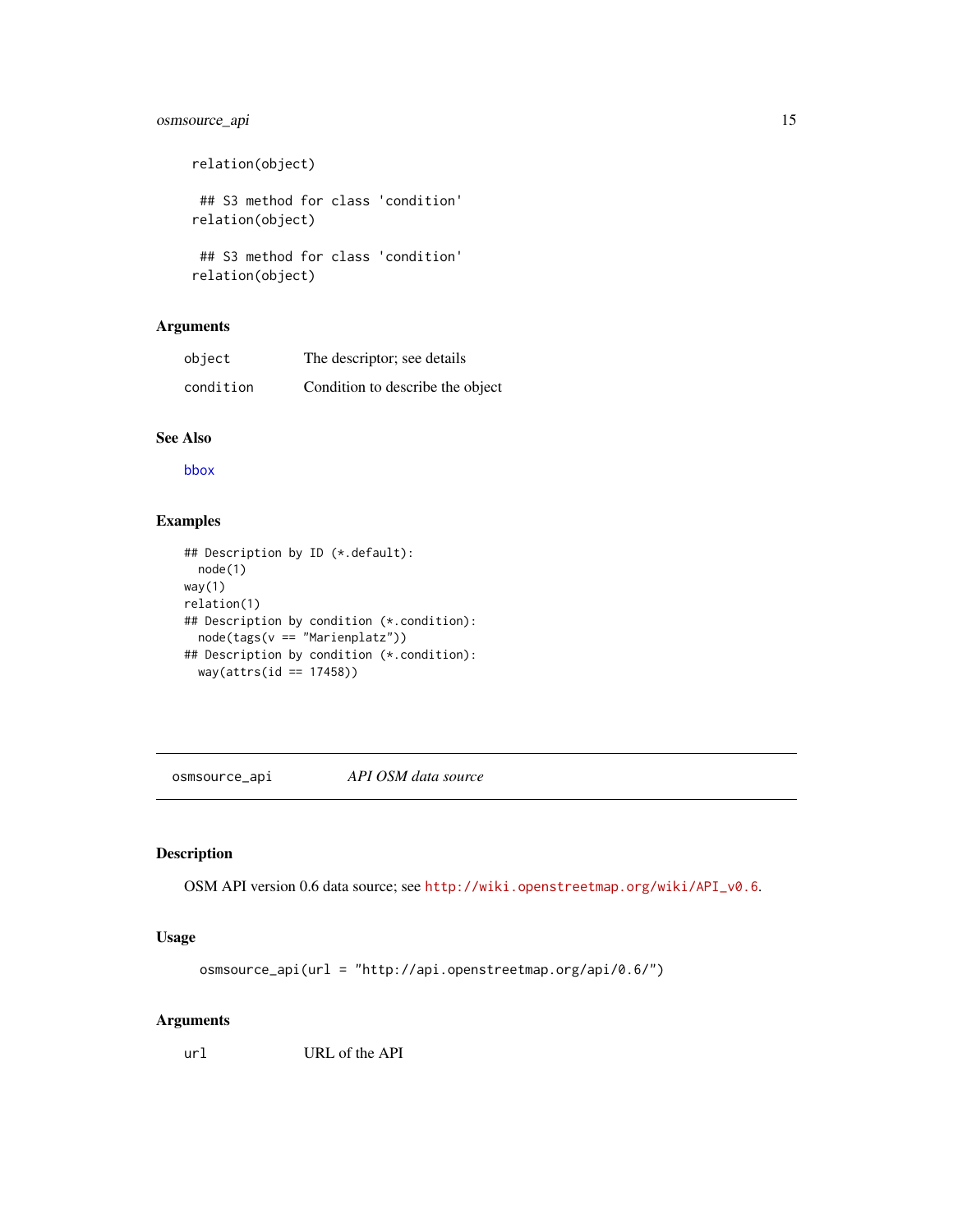#### <span id="page-15-0"></span>Supported request elements

Bounding box: Use [corner\\_bbox](#page-6-2) or [center\\_bbox](#page-6-1) to retrieve:

- all nodes that are inside a given bounding box and any relations that reference them;
- all ways that reference at least one node that is inside a given bounding box, any relations that reference them [the ways], and any nodes outside the bounding box that the ways may reference;
- all relations that reference one of the nodes or ways included due to the above rules (does not apply recursively);

Basic request elements: Use [node](#page-13-1), [way](#page-13-1), [relation](#page-13-1) to retrieve an element by its ID.

Use full = TRUE as additional argument to the [get\\_osm](#page-11-1) function. This means that all members of the specified elements are retrieved as well:

- For a way, it will return the way specified plus all nodes referenced by the way.
- For a relation, it will return: (1) the relation itself; (2) all nodes, ways, and relations that are members of the relation; and (3) all nodes used by ways from the previous step.

#### References

[http://wiki.openstreetmap.org/wiki/API\\_v0.6](http://wiki.openstreetmap.org/wiki/API_v0.6)

#### See Also

[get\\_osm](#page-11-1), [bbox](#page-6-1), [osm\\_descriptors](#page-13-1)

Other osmsource: [osmsource\\_file](#page-15-1), [osmsource\\_osmosis](#page-16-1)

#### Examples

```
## Not run:
    api <- osmsource_api()
   box <- corner_bbox(11.579341, 48.15102, 11.582852, 48.1530)
    gschw <- get_osm(box, source = api)
    kaufstr <- get_osm(way(3810479))
   kaufstr_full <- get_osm(way(3810479), full = TRUE)
## End(Not run)
```
<span id="page-15-1"></span>osmsource\_file *OSM file data source*

#### Description

Imports the complete OSM file.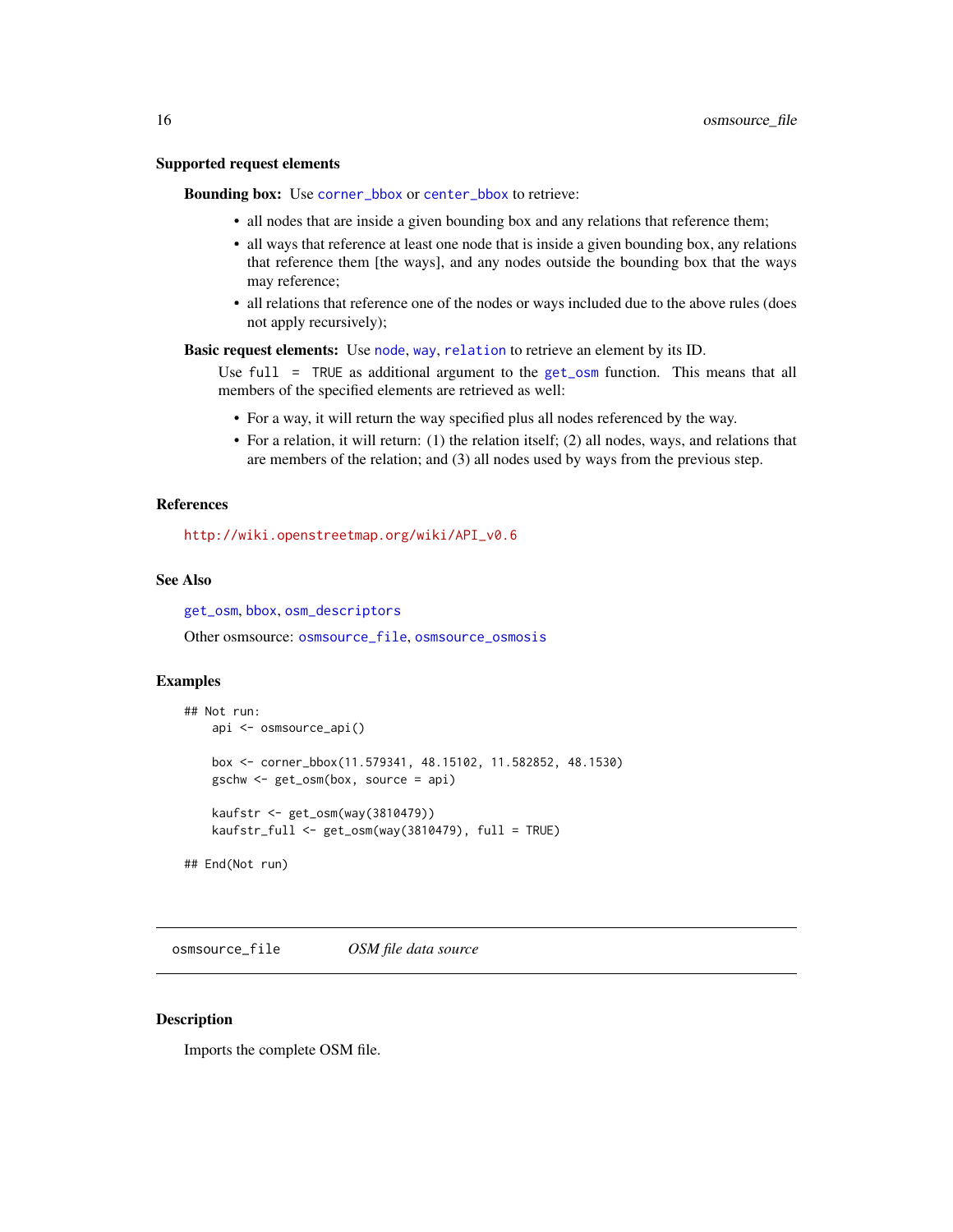<span id="page-16-0"></span>osmsource\_osmosis 17

#### Usage

osmsource\_file(file)

#### Arguments

file The file name (and path) of the osm file

#### Supported request elements

Dummy request element: Use the function compete\_file as dummy description for all elements

#### See Also

[get\\_osm](#page-11-1), [bbox](#page-6-1), [osm\\_descriptors](#page-13-1) Other osmsource: [osmsource\\_api](#page-14-1), [osmsource\\_osmosis](#page-16-1)

#### Examples

```
## Not run:
   get_osm(complete_file(), source = osmsource_file("muc.osm"))
```
## End(Not run)

<span id="page-16-1"></span>osmsource\_osmosis *Osmosis OSM data source*

#### Description

Planet dumps as OSM data source through the osmosis command line Java application.

#### Usage

```
osmsource_osmosis(file, osmosis = "osmosis")
```
#### Arguments

| file    | The file name (and path) of the planet dump |
|---------|---------------------------------------------|
| osmosis | The path to the osmosis application         |

#### Details

Osmosis is a command line Java application for processing OSM data. It allows, among other things, to extract data inside a bounding box or polygon from so called planet dumps. The usage of this source requires an installed osmosis; see <http://wiki.openstreetmap.org/wiki/Osmosis>.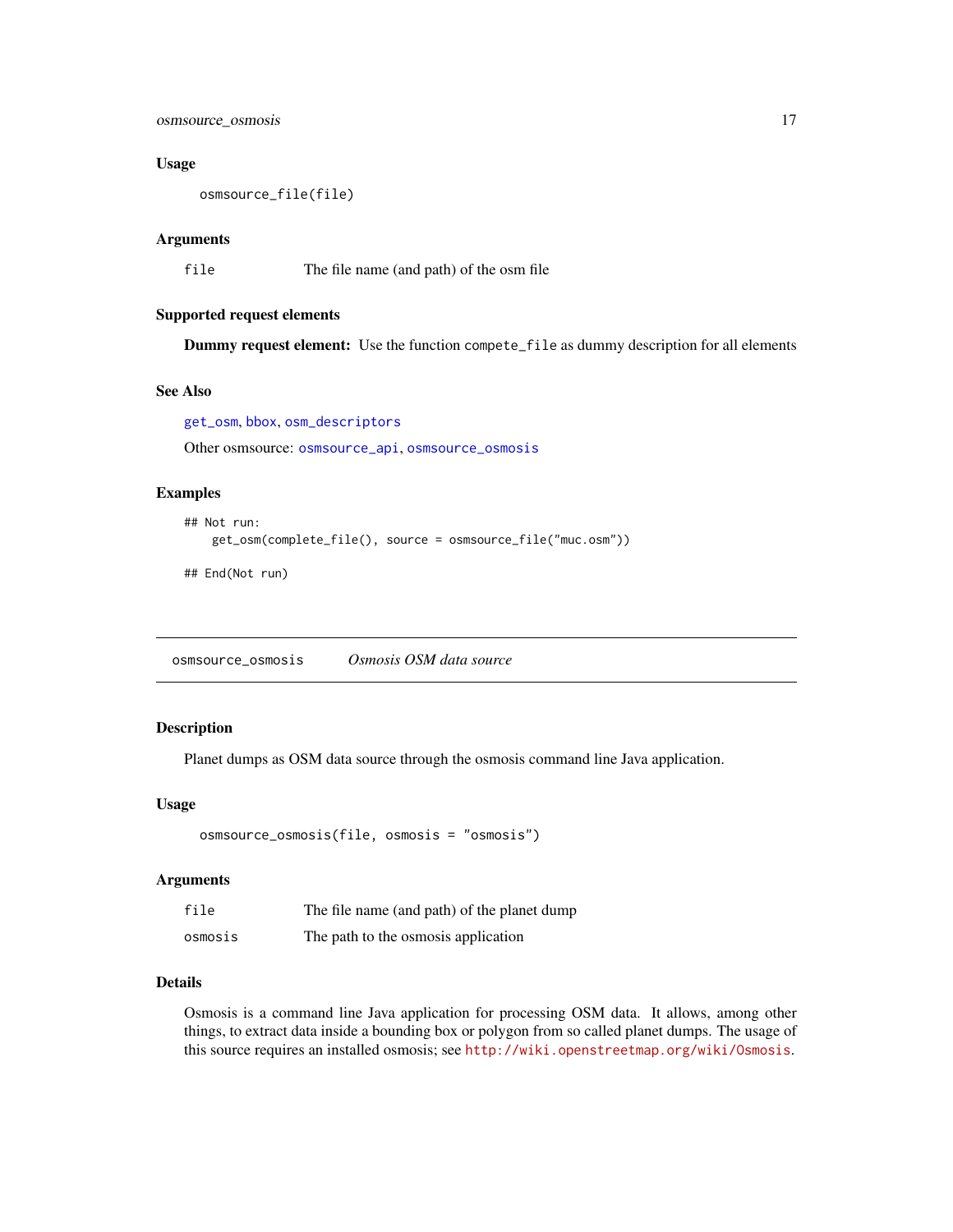#### <span id="page-17-0"></span>Supported request elements

Bounding box: Use [corner\\_bbox](#page-6-2) or [center\\_bbox](#page-6-1) to retrieve:

- all nodes that are inside a given bounding box and any relations that reference them;
- all ways that reference at least one node that is inside a given bounding box, any relations that reference them [the ways], and any nodes outside the bounding box that the ways may reference;
- all relations that reference one of the nodes or ways included due to the above rules (does not apply recursively);

#### References

<http://wiki.openstreetmap.org/wiki/Osmosis>

#### See Also

[get\\_osm](#page-11-1), [bbox](#page-6-1), [osm\\_descriptors](#page-13-1)

Other osmsource: [osmsource\\_api](#page-14-1), [osmsource\\_file](#page-15-1)

#### Examples

```
## Not run:
   ## Download and extract a planet file:
   download.file("http://osmar.r-forge.r-project.org/",
                  "muenchen.osm.gz")
   system("gzip -d muenchen.osm.gz")
   ## Define osmosis source; note that we assume that
   ## osmosis is in our path environment variable (if
   ## not, set osmosis argument to the executable):
   src <- osmsource_osmosis(file = "muenchen.osm")
   ## Get the center of Munich:
   muc_bbox <- center_bbox(11.575278, 48.137222,
                            3000, 3000)
   muc <- get_osm(muc_bbox, src)
   muc
```
## End(Not run)

<span id="page-17-1"></span>osm\_crs *CRS for OpenStreetMap*

#### Description

Coordinate Reference System used in OpenStreetMap.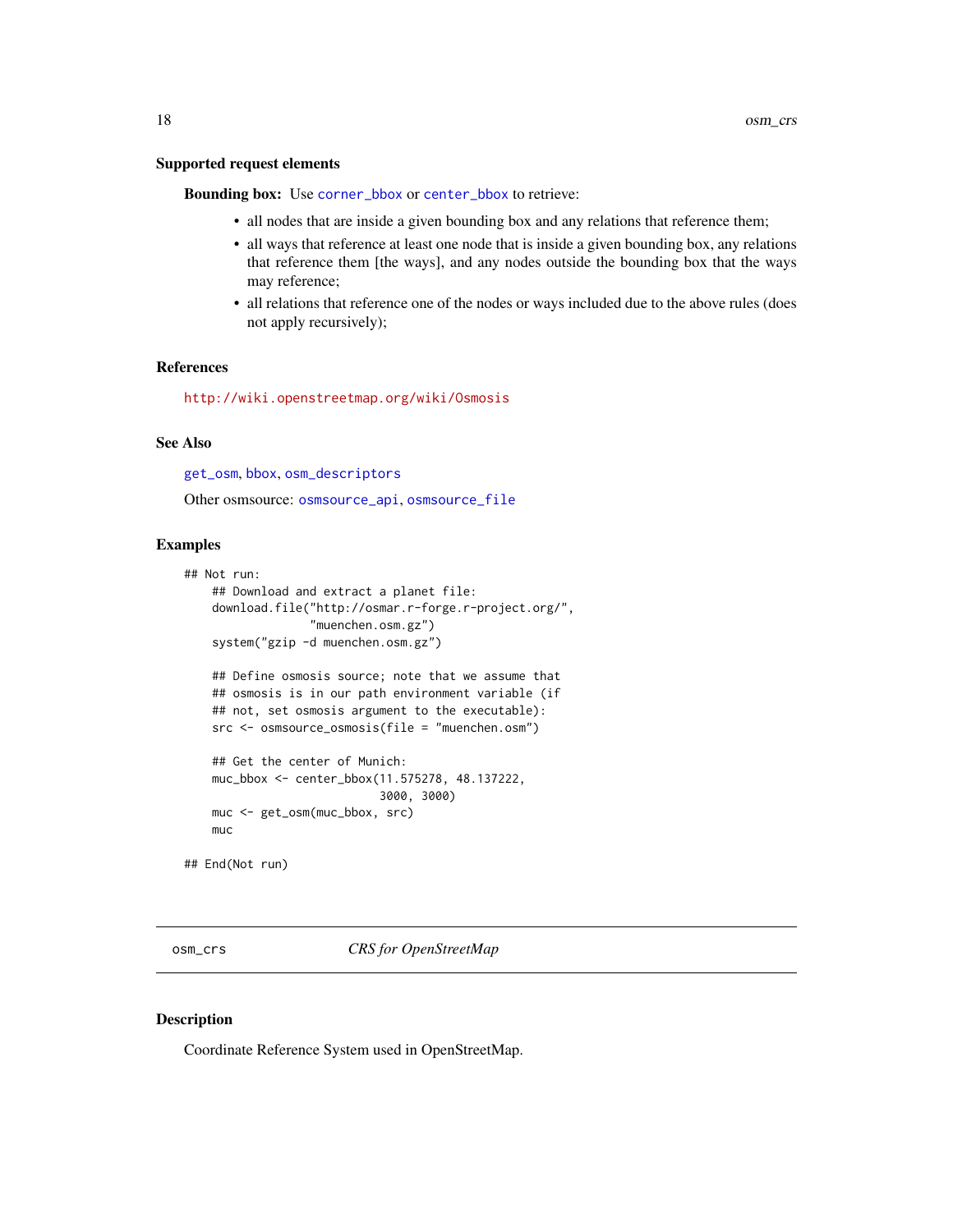#### <span id="page-18-0"></span>plot.osmar 19

#### Usage

```
osm_crs(crs = "+proj=longlat +ellps=WGS84 +datum=WGS84 +no_defs +towgs84=0,0,0")
```
#### Arguments

crs A valid proj4 string

#### Details

The default value is the WGS84 Ellipsoid which is used in GPS, therefore it is used in Open-StreetMap.

#### Value

A [CRS](#page-0-0) object

#### Examples

osm\_crs() class(osm\_crs())

plot.osmar *Plot osmar object*

#### Description

Simple plotting functions to visualize [osmar](#page-2-1) objects. Note that for more complex plots, we suggest to convert the objects into sp and use their plotting functionality.

#### Usage

```
## S3 method for class 'osmar'
plot(x,
   way_{args} = list(col = gray(0.7)),node_{args} = list(pch = 19, cex = 0.1, col = gray(0.3)),...)
plot\_nodes(x, add = FALSE, ...)plot_ways(x, add = FALSE, xlab = "lon", ylab = "lat",
   ...)
```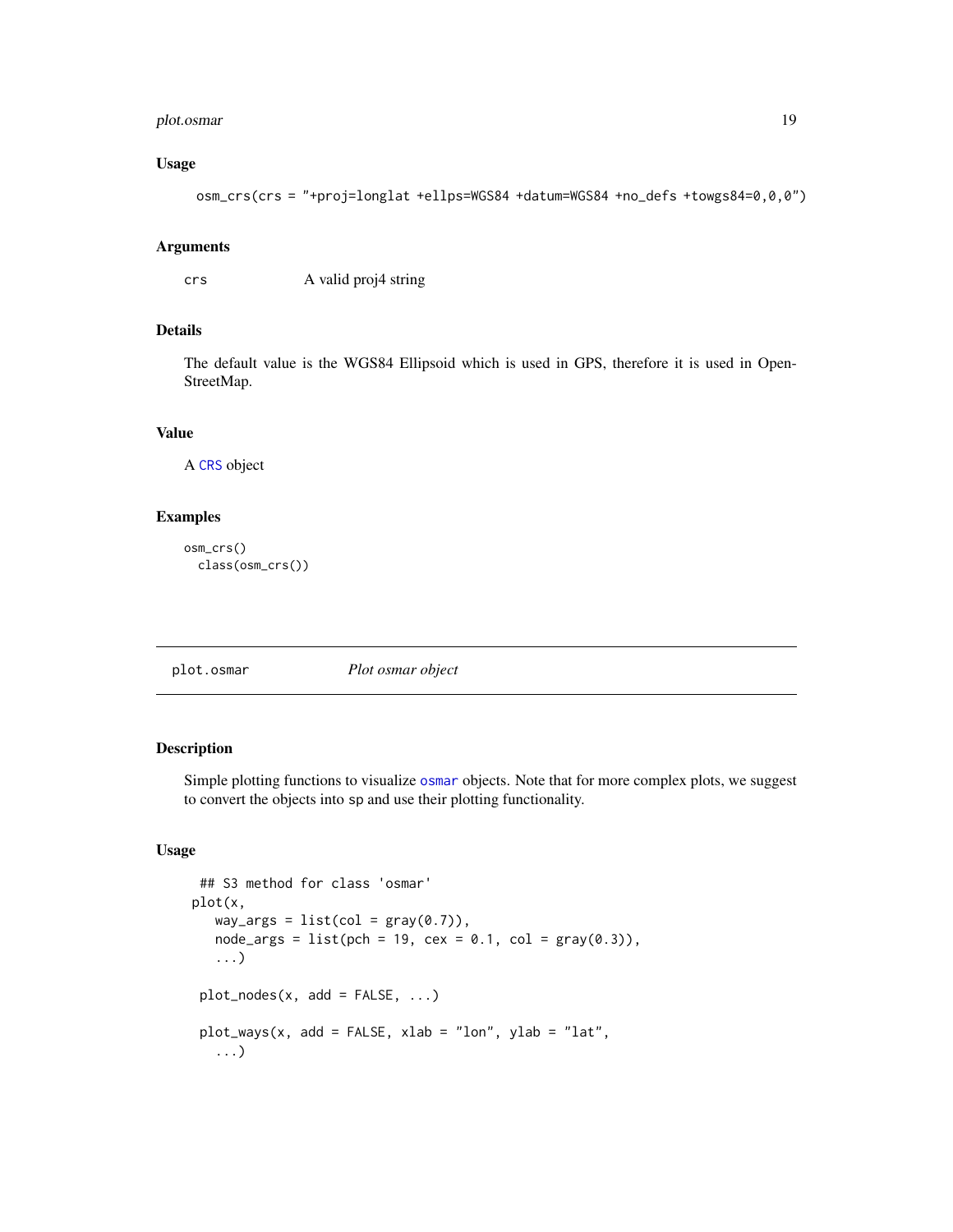#### Arguments

| x         | An osmar object                          |
|-----------|------------------------------------------|
| way_args  | A list of parameters for plotting ways   |
| node_args | A list of parameters for plotting nodes  |
|           | Ignored                                  |
| add       | New plot device or plot on existing onde |
| xlab      | A x-axis label                           |
| vlab      | A y-axis label                           |
|           |                                          |

subset.osmar *Subset an osmar object*

#### Description

Subset an osmar object

#### Usage

```
## S3 method for class 'osmar'
subset(x, node\_ids = NULL,way_ids = NULL, relation_ids = NULL,
  ids = list(node_ids = node_ids, way_ids = way_ids, relation_ids = relation_ids),
  ...)
```
#### Arguments

| $\mathsf{x}$            | An osmar object                                                                                                 |
|-------------------------|-----------------------------------------------------------------------------------------------------------------|
| node_ids                | Node ID vector                                                                                                  |
| way_ids                 | Way ID vector                                                                                                   |
| relation_ids            | Relation ID vector                                                                                              |
| ids                     | A list composed of node_ids, way_ids, relation_ids; for easier usage with<br>results from find_up and find_down |
| $\cdot$ $\cdot$ $\cdot$ | Ignored                                                                                                         |

#### Value

An [osmar](#page-2-1) object containing the specified elements

#### Examples

```
data("muc", package = "osmar")
  id <- find(muc, node(tags(v == "Marienplatz")))
  subset(muc, node_ids = id)
  subset(muc, ids = find_up(muc, node(id)))
```
<span id="page-19-0"></span>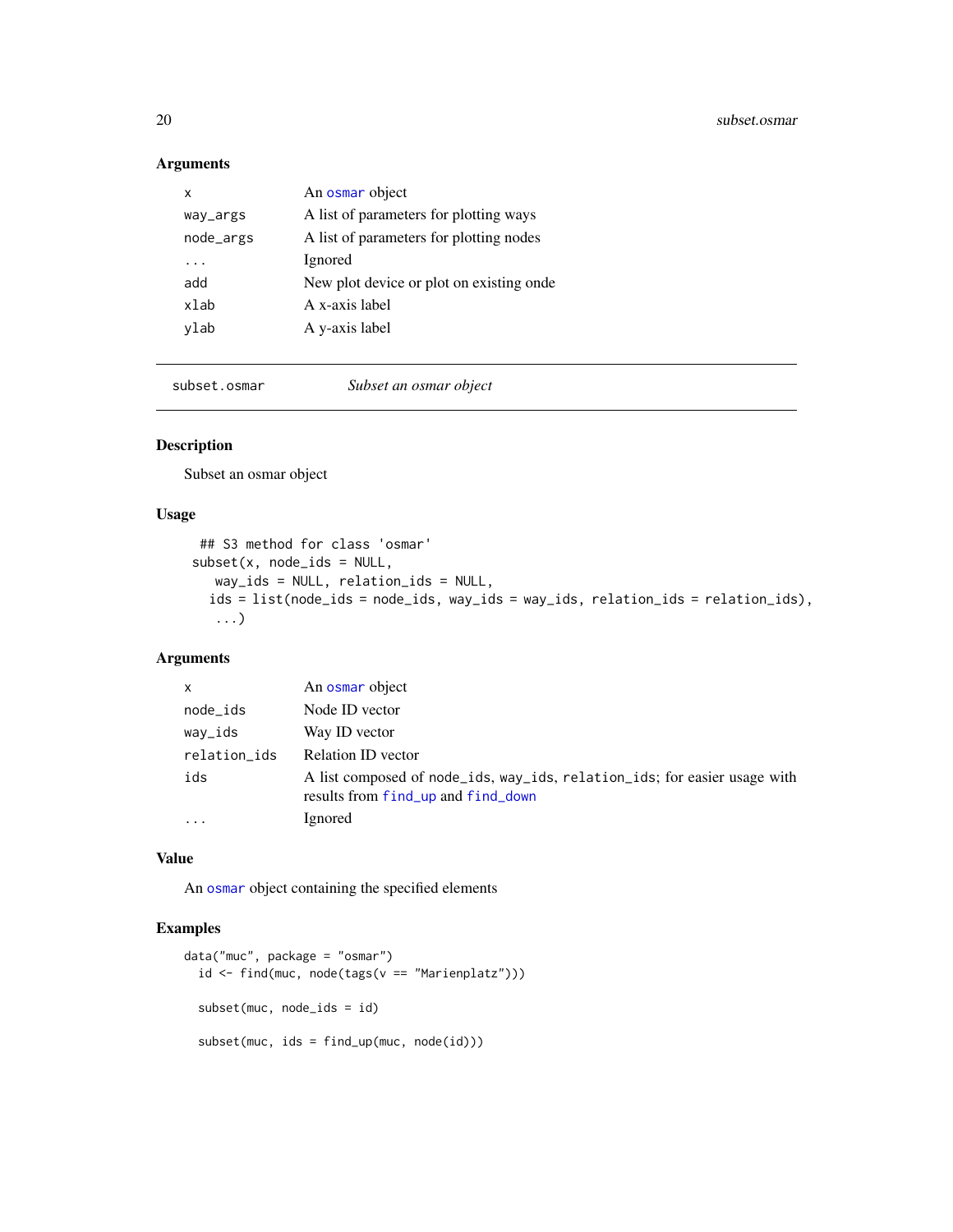<span id="page-20-0"></span>

#### Description

Summaries of osmar, nodes, ways, and relations objects. Use these methods to get an overview of the content.

#### Usage

```
## S3 method for class 'osmar'
summary(object, ...)
 ## S3 method for class 'summary.osmar'
print(x, max.print = 3,nchar.value = 20, ...)
## S3 method for class 'nodes'
summary(object, ...)
## S3 method for class 'summary.nodes'
print(x, max.print = 10,nchar.value = 20, ...)## S3 method for class 'ways'
summary(object, ...)
## S3 method for class 'summary.ways'
print(x, max.print = 10,nchar.value = 20, ...)
## S3 method for class 'relations'
summary(object, ...)
 ## S3 method for class 'summary.relations'
print(x, max.print = 10,nchar.value = 20, ...
```
#### Arguments

| object       | An object (osmar, nodes, ways, or relations for which a summary is desired |
|--------------|----------------------------------------------------------------------------|
| $\cdots$     | Ignored                                                                    |
| $\mathsf{x}$ | The computed summary object to print                                       |
| max.print    | Maximum number of shown tags                                               |
| nchar.value  | Number of shown characters of the value column                             |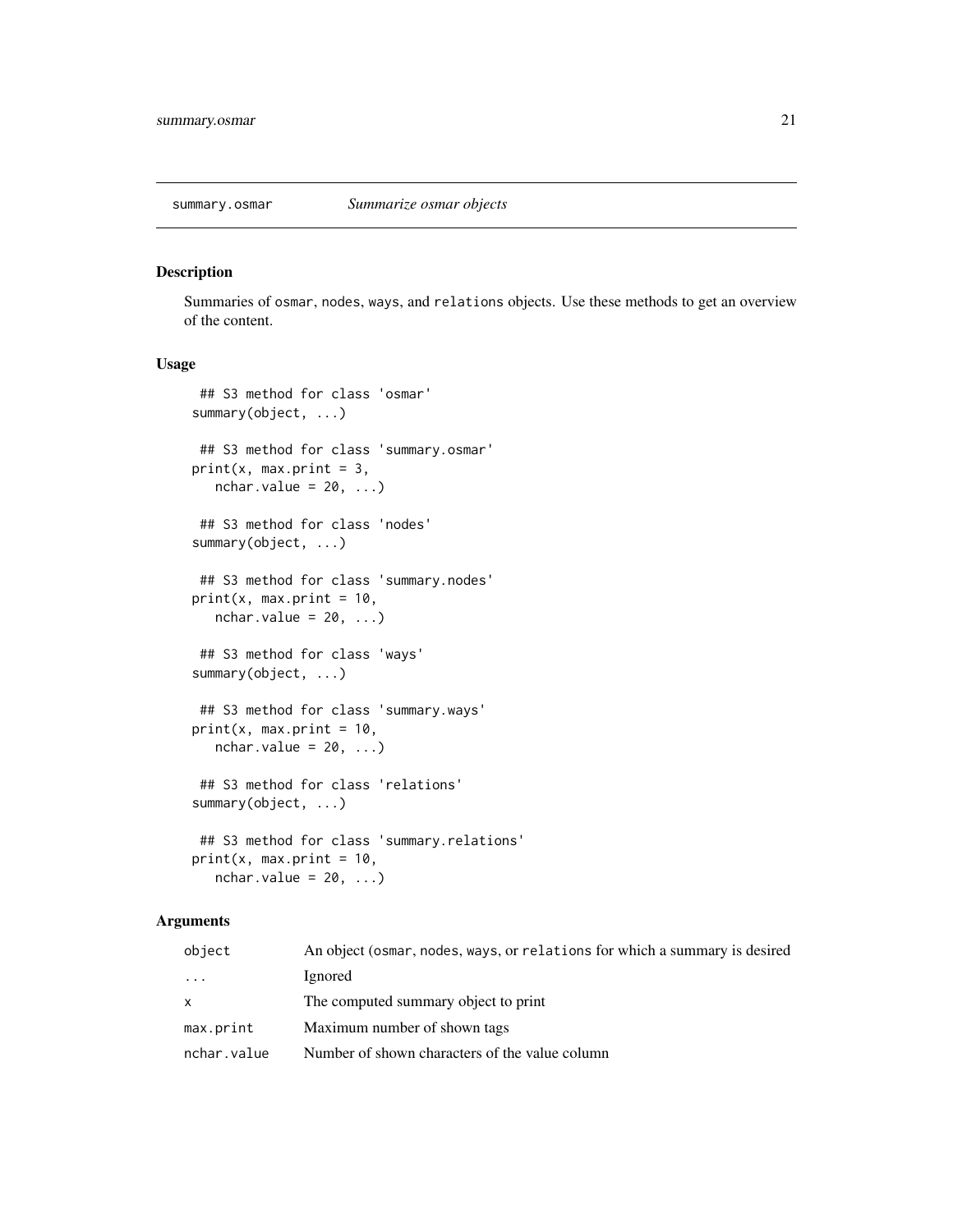#### <span id="page-21-0"></span>Value

summary.osmar returns a list with the summaries for nodes, ways, and relations.

summary.nodes, summary.ways, summary.relations all return a list with

- key A contingency table of the counts of each key label; in descending order
- val A contingency table of the counts of each value label; in descending order
- keyval A contingency table of the counts greater zero of each combination of key and value labels; in descending order

#### See Also

[osmar](#page-2-1)

%grep% *Binary operators for grep-like functions*

#### Description

Binary operators for grep-like functions to use in conditions similar to the "==" operator.

#### Usage

x

x

#### Details

- x, ignore.case = TRUE).
- x, ignore.case = TRUE) and converts the index result into a logical vector.